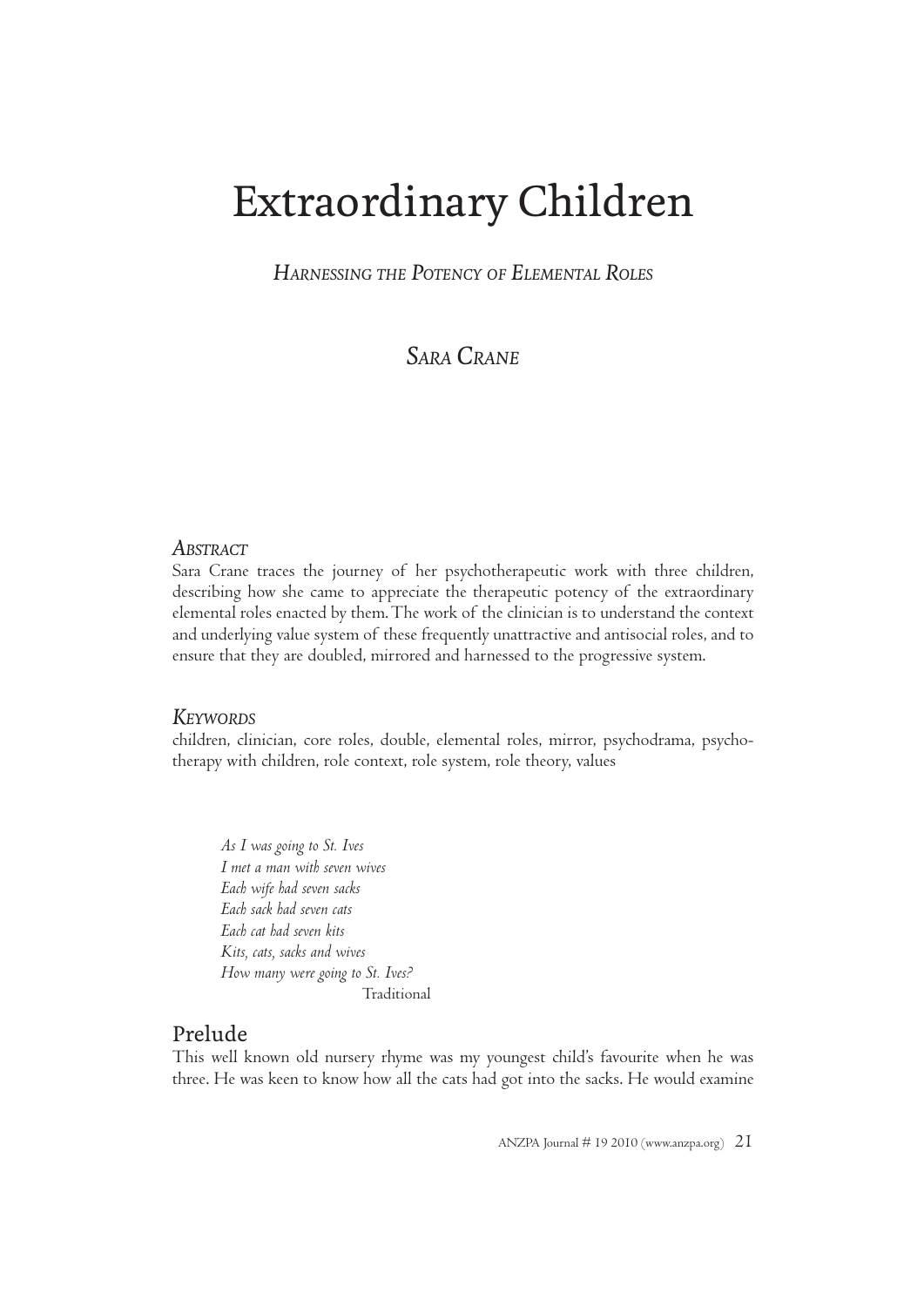the picture in great detail and puzzle about how they could all fit in. He wondered what would happen if they were all let out at the same time. I was delighted by his curiosity and investigative nature. However, at about the same age this youngest son dropped my favourite green clock out of an upstairs window. My beautiful clock lay in smithereens and my 'revolting' child was examining its innards with pleasure. When I asked him why he had broken my clock he said that he had wanted to "get the insides out". I was upset and furious although I also remember that there was a very small aspect of myself that, along with my son, was fascinated by all the little silver springs that were now visible.

In both the scenarios above, my son's underlying desire was a deep longing to understand how things work. One of the core roles he enacted was that of the scientist. Depending on our individual experiences each of us will imbue the meaning of this role in different ways, but some constants such as experimental, observant, logical and inquiring are given. However, the re-statement of the familiar aspect of a role can have a watering down effect. For example, to describe a scientist as observant is unlikely to engage much interest. The quality of expression in my young scientist son ranged from enthusiastic, steadfast and determined to perfectionistic and doubting, depending on the particular context and set of role relationships with which he was involved. Had I shouted, blamed and thrown the clock in the rubbish bin I would have likely engendered a fragmenting role system, which would be adversely linked to my child's experience of being a scientist. However, my conflicted response possibly provoked doubt and confusion, and the energy of his scientist may well have receded for awhile. In contrast, by entering into the puzzling matter of the cats in sacks I encouraged playfulness in both of us. A casual observer might have named my son's roles *destructive tyrant* or *naughty fool* in relation to the clock incident, and *caring animal lover* or *concerned questioner* regarding the cats in sacks. This would have been to name roles by noticing the behaviour and to therefore miss the all important but not immediately apparent value system that underlies functioning and which imbues its context with meaning.

## Premises

This paper encompasses three related premises. The first concerns the therapeutic potency of elemental roles. While seeing roles as the expression of an individual's unique response to a situation, it is also useful to view them as imbued with all the stories, memories and influences on the very edge of awareness. Each of us will have had experiences in childhood when others perceived us as destructive or revolting, or in some other negative frame. Often these situations leave us, as children, feeling misunderstood and shamed. As adults it becomes clear that these unappreciated and often unattractive childhood roles have served us well. They have strengthened us and helped us to survive. Their means of expression are unique and full of force. These are central roles, often enacted as dynamic fragmenting or coping responses that make sense in context. Far from disapproving of or rejecting their repugnant qualities, the work is to couple their vital energy to the person's progressive system.

The second premise is concerned with the vital nature of context in the emergence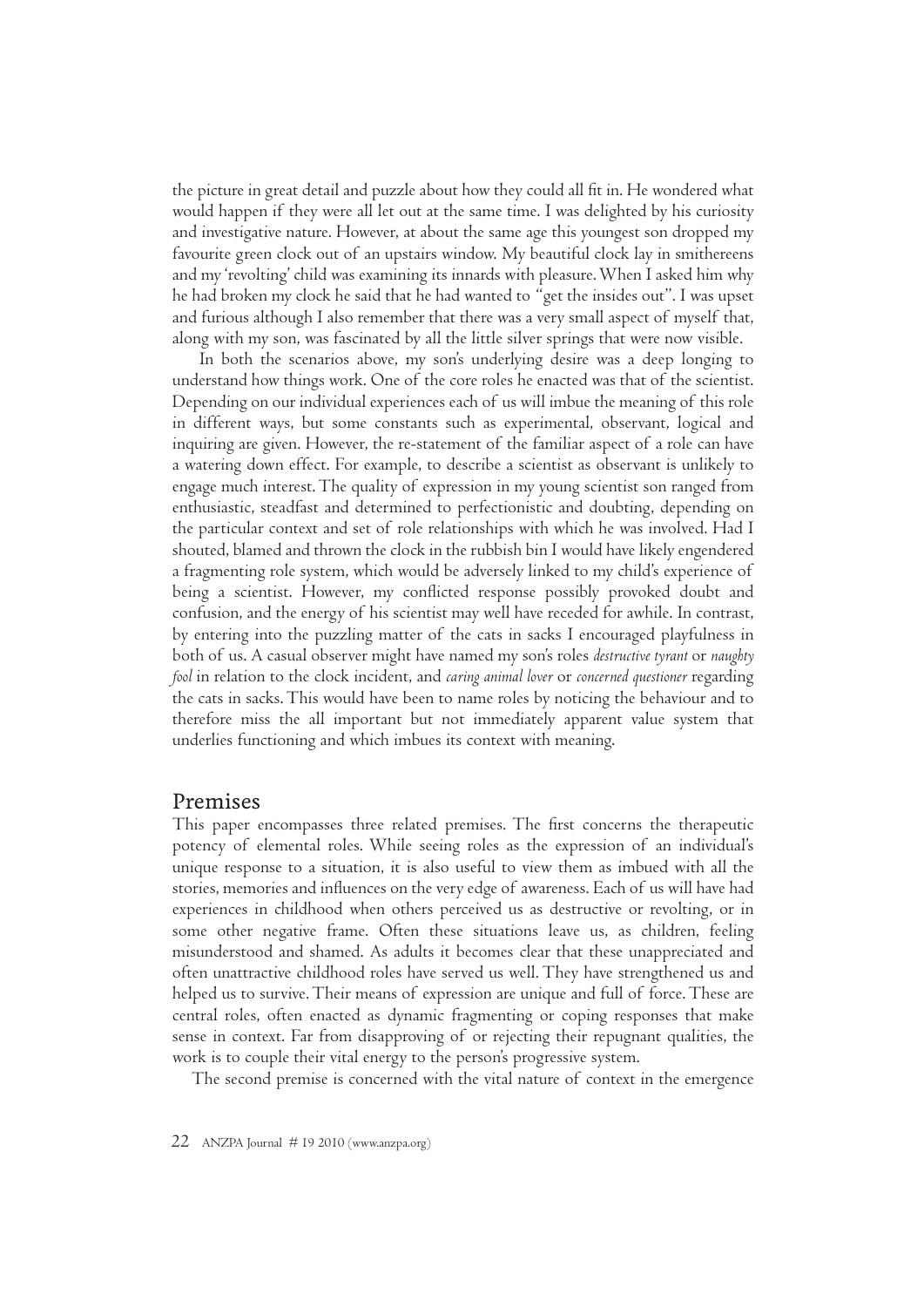of roles, especially elemental roles, and the fundamental importance of the value systems that underlie them. There is a delight and a deep joy in accurately and precisely naming a role and thus 'getting' the true nature of another person. The function of both double and mirror is present. For that other person there is potency, a wake up to self in a new way. In psychodrama, a tendency has developed towards compartmentalising roles and listing them as progressive, coping or fragmenting. This can be a useful way of conceptualising an individual's personality and getting to grips with her or his functioning. However, it can also narrow down our view of a person by defining them in a partial way. The vital being of a person is fluid. There is value in taking a broad view of the core essence of an individual and the context in which roles emerge, allowing all possibilities to enter our consciousness. The roles they enact change in response to a relationship, progressive in one relationship but coping or fragmenting in another. In considering roles, context and foundational values are central.

Given the first two premises, a third premise relates them to the work of the clinician. The elemental roles that startle us into life are observable in tiny children as they show preferences and search for meaning through play and interaction. The role of the *free spirit* on the jolly jumper, screeching with excitement, will be affected depending on the responses of significant others. Join in and strengthen the role, or shush the infant and see the role diminish. Thus what is needed is doubling, followed up by a discriminating mirror. What may be considered cute in a three year old is often repulsive in a thirteen year old. Passion can be interpreted as excess, ingenuity as deceit. Mirroring assists us to learn about our impact on others so that our capacity for relationship is not seriously impaired and our ability to role reverse is increased. It is the clinician's job to double and mirror elemental roles, to make sense of the context in which they emerge, to illuminate the underlying value system and most importantly to harness their vitality to the person's progressive role system. Perhaps this perspective could be understood as an archetypal approach.

A word about my use of the term 'elemental' to describe roles. "Role is the functioning form the individual assumes in the specific situation in which other persons or objects are involved". This is the familiar definition of role provided by Moreno (1994:iv). The following definition provided by Charmaine McVea and Don Reekie (2007, cited in Reekie, 2009) resonates most with my understanding of the meaning of role. "Role is understood holistically as a person's specific way of being himself or herself in any given situation". The key word is 'holistic'. When we understand the core role a person is enacting we are most likely to relate to their experience. The choice of elemental as the preferred term and title of this piece indicates perhaps my literary style more than anything else. For me it is the word that most evokes the essential potency of the core roles enacted by the children that I present in this paper.

## Illustrations

To illustrate the three premises, I present three children with whom I have worked in my private practice. They have each survived abusive beginnings and been sustained by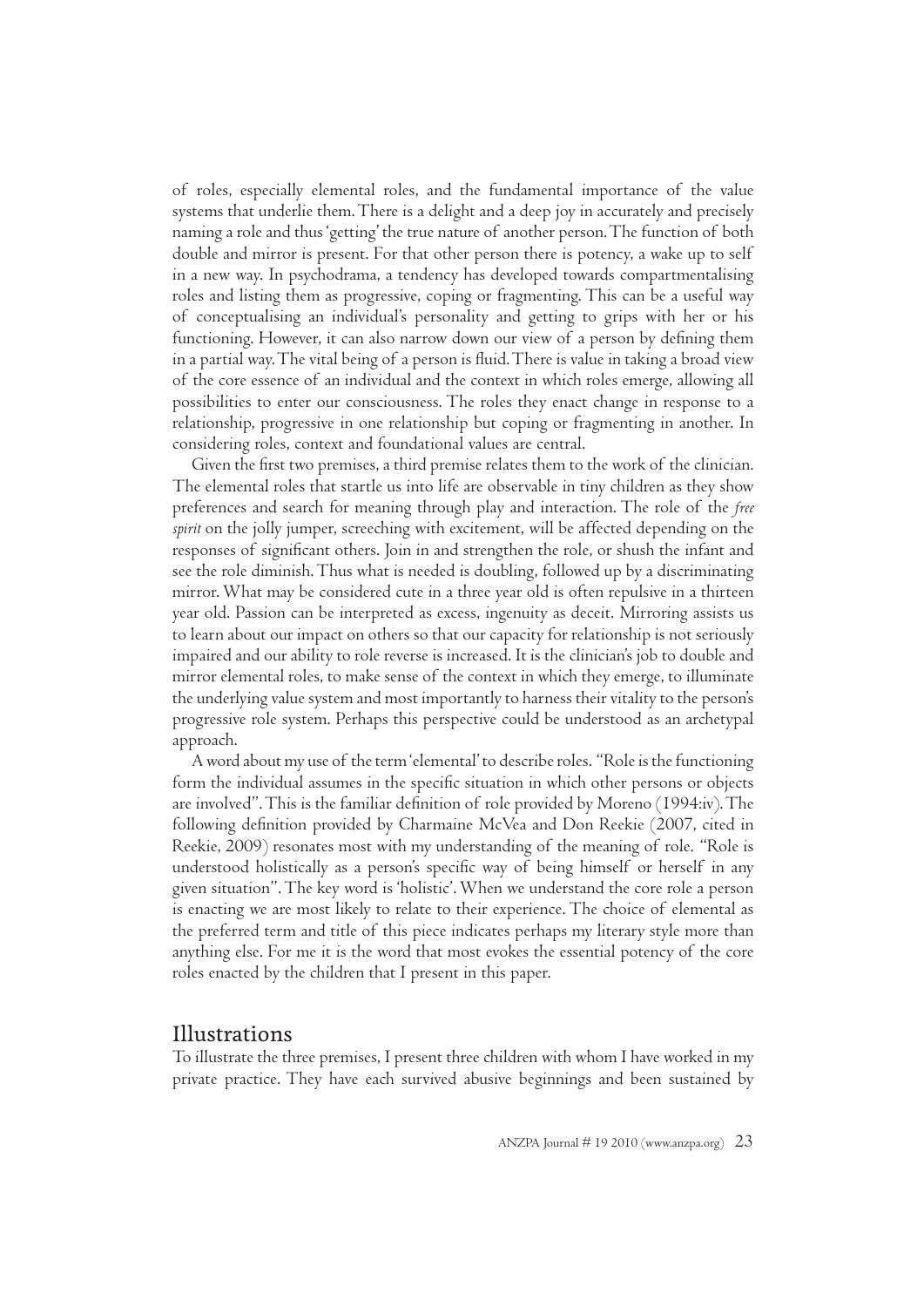'revolting' elemental roles, the significance of which had previously gone unrecognised. I discovered that doubling these powerful roles, recognising their survival contexts, acknowledging the value systems that underlay them and beginning the work of harnessing their potency, constituted the way forward. This approach enabled these extraordinary children to recognise and accept their essential goodness and take the first steps beyond survival and coping.

## *Mad Max*

Meet a little seven year old Maori boy who is unclaimed by his whanau (family), a very unusual phenomenon in Maoridom in Aotearoa New Zealand. He has lived in numerous foster homes and no family members ever attend family group conferences. I suspect there is a complex history that I never discover. He is suspended from school for attacking his teacher with a pair of scissors in a fit of rage. He explains that he was trying to put her eye out. In my room he is a little lamb. But there is no life in this little lamb. He is good because my room, with its colourful toys and numerous activities, is a safe place to be. Especially he likes my dog. However, I know that unless I gain a sense of the motivation behind his rage I am not going to be able to make a difference.

He adores my 'Where the Wild Things Are'<sup>1</sup> puppets. He relates strongly to Max, the book's central character, and is outraged by the way Max is unfairly treated when he is sent to bed without eating his dinner. It is through his play with the puppets that I discover that he has watched all the 'Mad Max'2 movies and that Mad Max is his hero. Two Max heroes! He responds powerfully to Mad Max's fixation with making things fair. This is the value system he is relating to. Through his play, I discover that he experienced the teacher as unfair and punitive towards a little girl in his class who was "just like my little sister I don't see now". He wants things to be fair. When things are not fair, he is a *ferocious avenger*.

Now that I understand the value system a little more, I can be of more help. I begin to double his motivation to make things fair. However, I am doing my job in a very unfair system. I do not make any headway with the school, the foster mother cannot cope with his angry outbursts at home, and the social worker has to arrange for a volunteer to bring him to therapy with me. Then his funding finishes and I stop seeing him. I do not even get the opportunity to say goodbye and I feel like a hopeless traitor.

 I think about this little boy a lot. I am very unhappy about the sudden loss of contact. Then a wonderful coincidence comes about. I am supervising the staff of a residential care facility for children and his name comes up. I find myself supervising his new psychologist who absolutely understands him. Rather than focusing on the fragmenting roles of a *raging destroyer*, he focuses on the motivation for things to be fair. Together we work out effective strategies for the staff to use with this little boy. One of the outcomes is the formation at the facility of the 'Fair Gang' with him as the leader. One example of him beginning to embody this role is his eagle eyed insistence on same sized portions of food served in the dining room. He warms up to being a *picky complainer*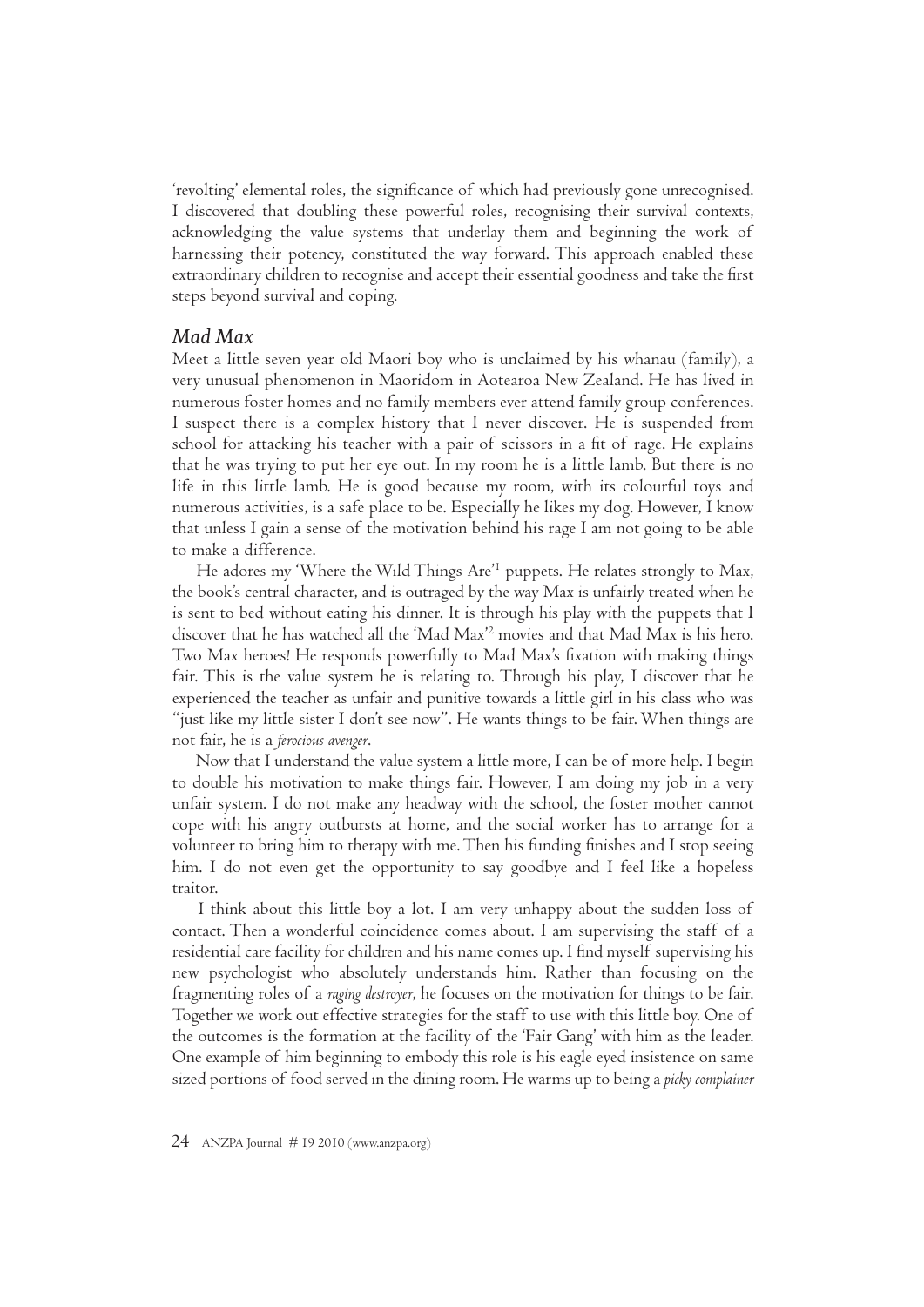rather than a *ferocious avenger*. Things are starting to improve.

When we resist our tendency to reject fragmenting roles in our clients, we are free to get to know the underlying value system and recognise the progressive forces embodied in it. This boy had been unfairly treated. His drive to destroy was motivated by his desire to make things fair, to be a *Mad Max*. Once he had the opportunities to enact this desire in a life-giving and relational way, he was able to take on the progressive elements of the role. The interventions of the residential workers saved this boy's life. He could easily have been drawn along the pathway to self-destruction.

#### *T e Virgin Mar*

Imagine a large 11 year old girl. She is the kind of child to whom people do not warm. She tends to behave in socially inappropriate and embarrassing ways, such as smothering strangers with hugs when she meets them. She is the second youngest of four children, all removed from their mother's care as babies. She has lived in numerous foster homes and was reasonably well settled in the latest one until her foster sister had a baby and came home to live. She is very jealous of her foster sister, and the foster mother is worried that she might hurt the baby. She is now having a small amount of contact with her own mother. The mother is not psychologically minded and wants her daughter to behave in socially prescribed ways. Meanwhile this young girl is bailing up boys in the school toilets and trying to get them to have sex with her.

When I meet this girl it transpires that she really wants to have a baby too. She imagines that the baby will meet her need to be loved best of all. She is sure that people will pay attention to her when she is a mother. Everyone will love the baby, her birth mother will care for it and both families will be happy. This baby will save the world. So, we play babies. The more she engages with the imaginary baby in my room, the less interested she is in boys. She likes to take on the mother role, but is very reluctant to be the baby.

 The girl's foster mother is very suspicious of the baby play and wants to make sure that I am doing sex education. The school recommends that she attend an all-girls boarding school. However, her birth mother understands. Having resumed church attendance she introduces her 11 year old to The Virgin Mary. The mother and her daughter resonate with The Virgin Mary and the notion that women can be truly good and loveable. The daughter likes to hear her mother tell The Virgin Mary stories and is touched by something larger than herself and her known world. She is obviously inspired and begins to develop the idea that she may be loveable after all. Her longing to express her love towards others becomes more appropriate and she no longer smothers strangers with unwanted embraces. Gradually mother and daughter spend more time together and their relationship builds. However, the girl's peer relationships remain weak and this is an area of future work.

 Here is an example of the underlying value system that is not immediately apparent but which is related to childhood experience. This girl is unsure of her own lovability. On the surface she is a *jealous troublemaker* and a *sexual bully*. But underlying these coping roles is the value system of a *Virgin Mary* who is truly good and who aspires to a deep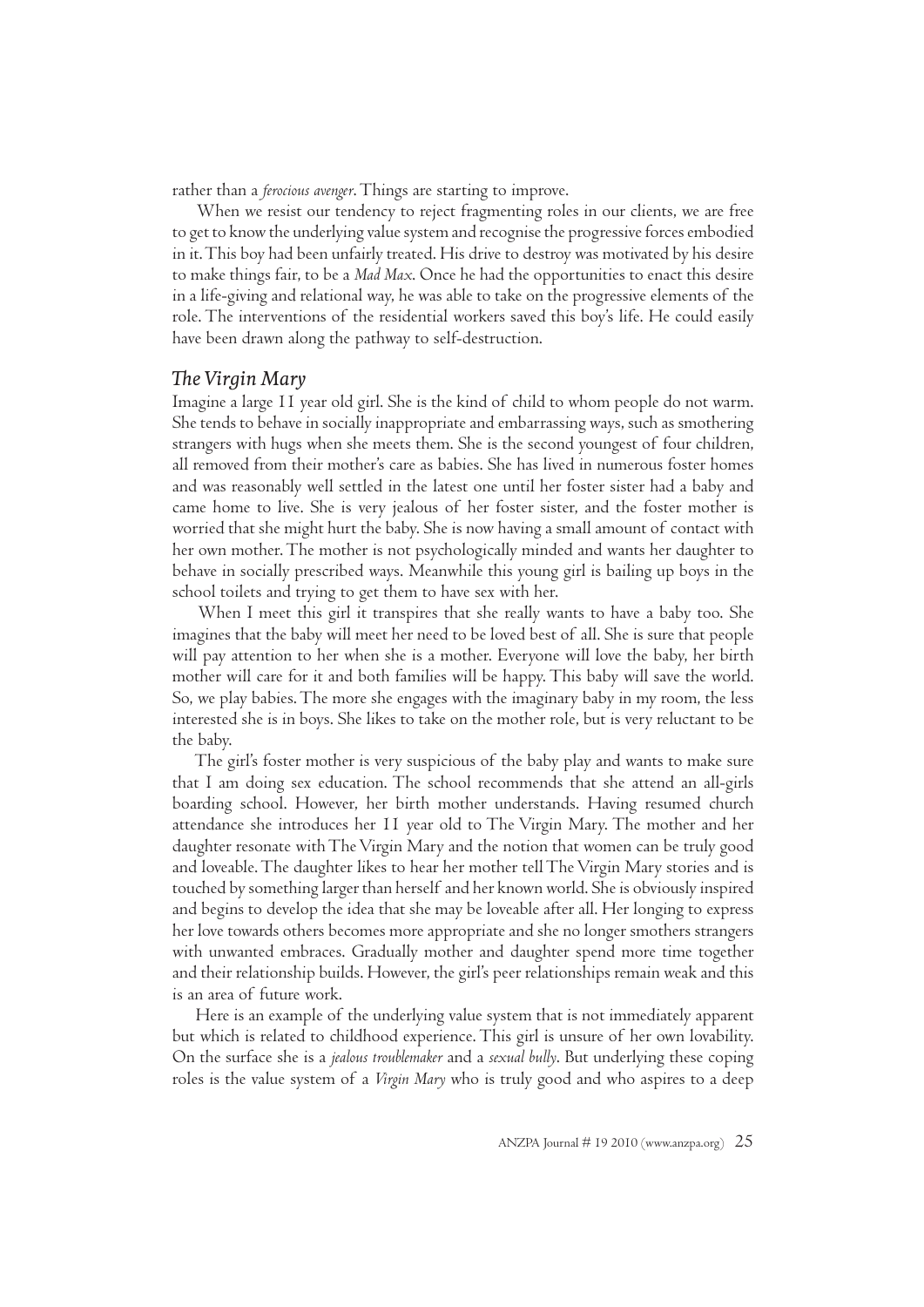and enduring love for herself and others. She longs to express this love through the mothering of a baby, a baby who she will love and delight in and who will return that love and delight. I double her and therefore accept her, and this allows her to find new ways for the expression of what is her essential being. I follow up this initial doubling with consistent and accurate mirroring so that she will develop the ability to understand her impact on others and exercise restraint when appropriate.

## *T e White Witch*

Meet another 11 year old girl. Again there is a very complex history of hideous abuse and numerous foster home placements. This child was shut outside at night and food was withheld. She witnessed severe violence towards her siblings and she was sexually abused. When I meet her she has just come to live with her grandparents and the social services have undertaken to fund counselling for both her and her grandparents. The school reports that while this girl is catching up with learning she has a tendency to be spiteful.

Nana, who has three other children still living at home, finds her granddaughter cold and hostile and is troubled by this. She is used to doing a lot for the children and nurturing them with love and care, but this child wants to make her own lunch, choose her own clothes, lock the bathroom door and keep her bedroom door shut. Nana engages well with my therapist colleague in the rooms we share. There is thus the opportunity for us to work in close consultation with one another, which makes my work with this family so much easier. Once Nana fully understands how much this child needs to be in charge to feel safe, we start to make some progress. She is able to maintain warmth and firmness with her granddaughter in the face of some challenging behaviours, such as biting, scratching and swearing.

This particular child is highly vigilant about others hurting her. She needs to be in charge so as to feel safe. She likes my dog Tansy and is very gentle with her. Intuitively Tansy knows not to lick her, because this is a child who is repulsed by touch. Her absolute hero is The White Witch<sup>3</sup> from the Narnia stories. She adores Tilda Swinton, the very gorgeous and sinister White Witch in her favourite movie version. In actuality, she embodies *The White Witch* as an elemental role. I make sure to watch the same movie version so that I can be a cooperative auxiliary and take on the other roles. However, the story enacted in my room develops somewhat differently from the movie. As she enters, explores and enjoys the role of *The White Witch*, this 11 year old begins to create a very beautiful and carefully constructed imaginary world where everything has its place and adversities are manageable. In one scene from the movie The White Witch tempts one of the children with sweets. In our story there are enough sweets for everyone including the animals, and sweets are not used as bribes. We make magic to melt the snow and we are careful not to leave any signs of our movements.

Given the extent of the hurt that this child has suffered it is remarkable to observe the progress she makes. Nana's insight was the key. She realised that her granddaughter's controlling behaviours were not motivated by animosity but by a creative instinct to survive in the face of terrible past abuse. Once this young girl began to feel safer she was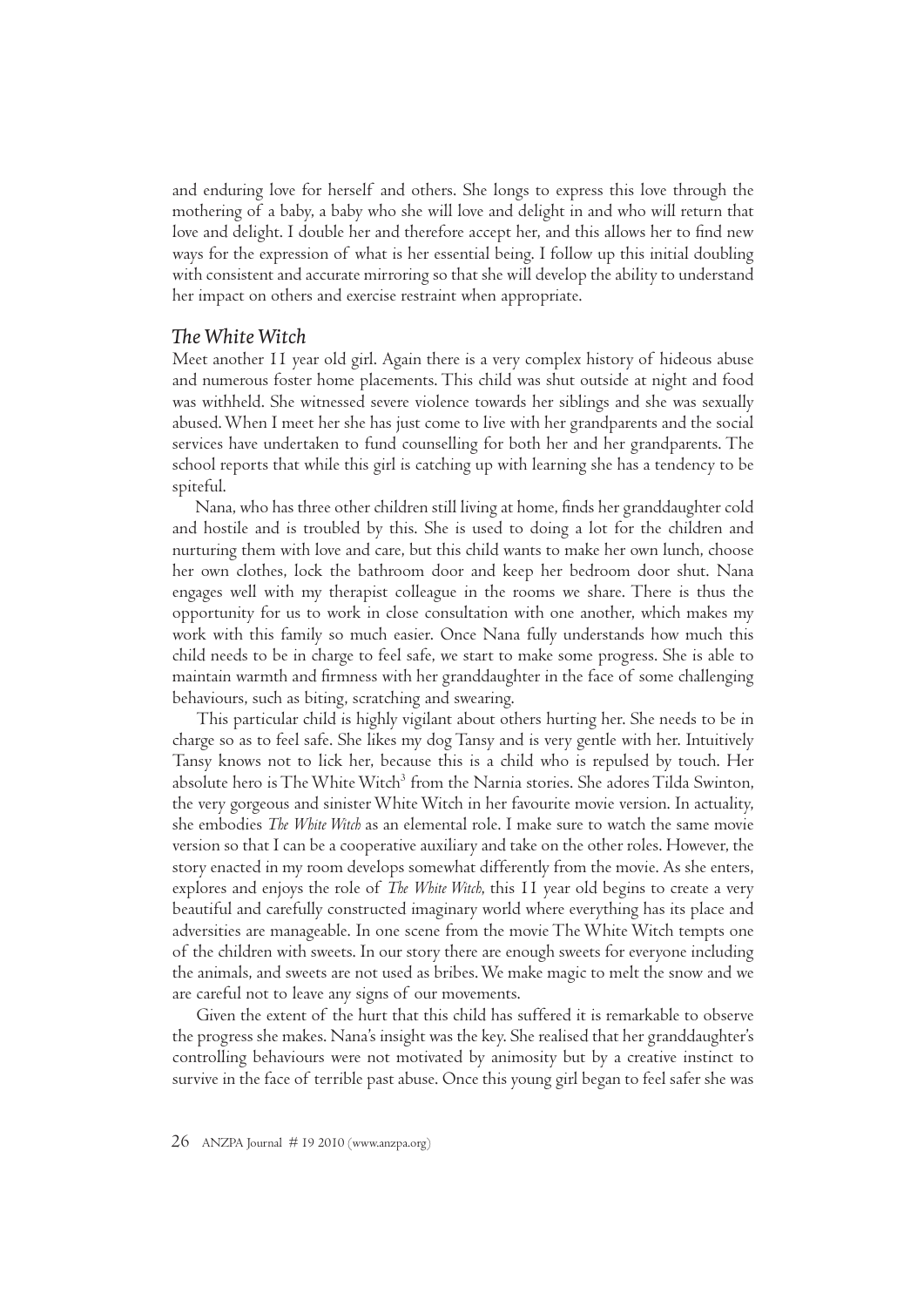able to enact more progressive aspects of *TheWhite Witch*. However, when she feels trapped the old fragmenting role system leaps into action and she will bite and scratch, and swear ferociously with icy venom. *The Old White Witch* is slowly diminishing and *The New White Witch*, the healer and safe-keeper, is emerging.

# **Reflections**

When working with these three children I was struck by the evocativeness and potency of the elemental roles that each enacted, *Mad Max*, *The Virgin Mary* and *The White Witch*. Roles such as these can be seen as the vital essence of a person's being. They spring up in a wide range of contexts, often as fragmenting or coping responses to original childhood experiences. The work of the clinician is to ensure that these roles, no matter how unattractive and antisocial, are doubled, mirrored and aligned to the progressive system. When we unravel their context and underlying value system, we can understand the motivation that elicits problem functioning and our task becomes clearer.

The essence of a human being, the creative genius, has unlimited capacity for spontaneity and encounter. When we gain a sense of the whole person, their stories, their mysteries, their motivations, we can work with their core roles. We can spot the shifts which occur within the contexts of different situations and double the values that are expressed through the roles that emerge. In working with these children and their families, I have continued to marvel at the love and determination that caregivers have exercised in order to encounter their children. I applaud these extraordinary children for continuing to be themselves in spite of disapproval, and for facing the challenges of life with vitality and creativity.

# Postscript

I showed the beginnings of this paper to my youngest son over a gorgeous dinner. Originally a chef, he has recently retrained as an electronic technician. He laughed and said that these days he gets paid good money to take things apart and figure out how they work.

# Diagrams

The following diagrams are intended to give a flavour of the role systems and to demonstrate how I conceptualise fragmenting, coping and progressive functioning in relation to elemental roles. I have found this format useful in charting the ebb and flow between the gestalts. In my consulting room, I tend to use magnets on a white board or small objects on a circular table to co-create systems with families.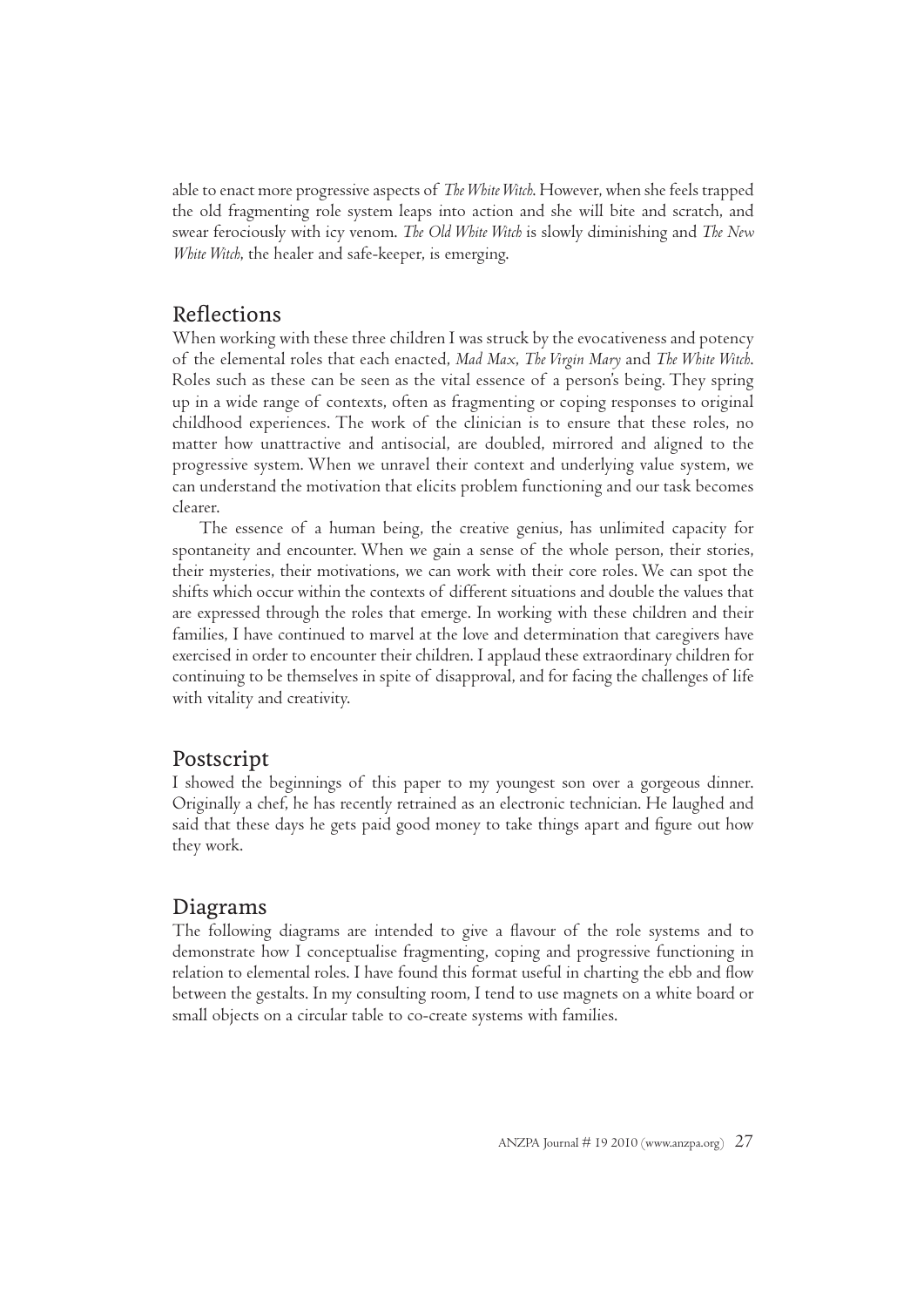





28 ANZPA Journal # 19 2010 (www.anzpa.org)